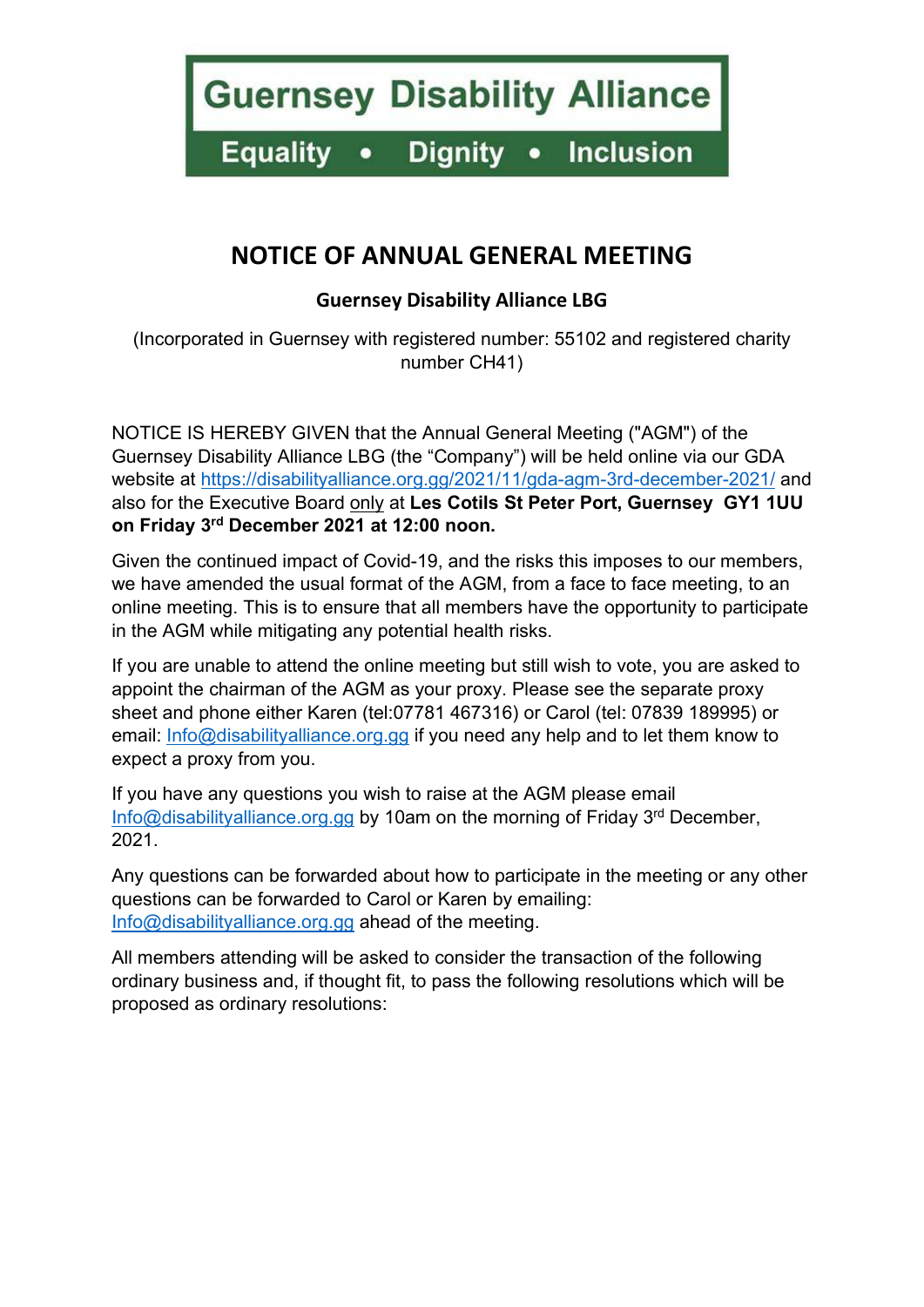#### AGENDA

- 1. Chair and quorum Chair Chris Le Page
- 2. Apologies for absence Chair
- 3. Minutes from the previous meetings relevant minutes (to follow) Chair
- 4. Matters arising Chair
- 5. Matters requiring ordinary resolutions (requires simple majority):

| <b>ORDINARY RESOLUTIONS</b> |                                                                                                                                                        | <b>Related</b><br><b>Document</b> | <b>Presented by:</b>       |
|-----------------------------|--------------------------------------------------------------------------------------------------------------------------------------------------------|-----------------------------------|----------------------------|
| i.                          | <b>THAT Chris Le Page be re-elected</b><br>as a Chair of the Company<br>Proposed by Carol Le Page<br>Seconded by Karen Blanchford                      |                                   | Karen<br><b>Blanchford</b> |
| ii.                         | THAT Karen Blanchford be re-<br>elected as a director of the<br>Company<br>Proposed by Chris Le Page<br>Seconded by Carol Le Page                      |                                   | Chair                      |
| iii.                        | THAT Carol Le Page be re-elected<br>as a director of the Company<br>Proposed by Chris Le Page<br>Seconded by Karen Blanchford                          |                                   | Chair                      |
| iv.                         | <b>THAT Robert Harnish be re-</b><br>elected as a director of the<br>Company<br>Proposed by Chris Le Page<br>Seconded by Karen Blanchford              |                                   | Chair                      |
| V.                          | <b>THAT Dr Jane Wonnacott be</b><br>elected as a director and Secretary<br>of the Company<br>Proposed by Chris Le Page<br>Seconded by Karen Blanchford |                                   | Chair                      |
| vi.                         | <b>THAT Toni de Kooker be elected</b><br>as a director and Treasurer of the<br>Company<br>Proposed by Chris Le Page<br>Seconded by Karen Blanchford    |                                   | Chair                      |
| vii.                        | THAT Philip Smith be elected as a<br>director of the Company<br>Proposed by Chris Le Page<br>Seconded by Karen Blanchford                              |                                   | Chair                      |
| viii.                       | <b>THAT Catherine Hall be elected as</b><br>a director of the Company<br>Proposed by Chris Le Page<br>Seconded by Karen Blanchford                     |                                   | Chair                      |
| ix.                         | THAT the annual accounts for the<br>year ended 31 December 2020,                                                                                       | Accounts (to<br>follow)           | Chair                      |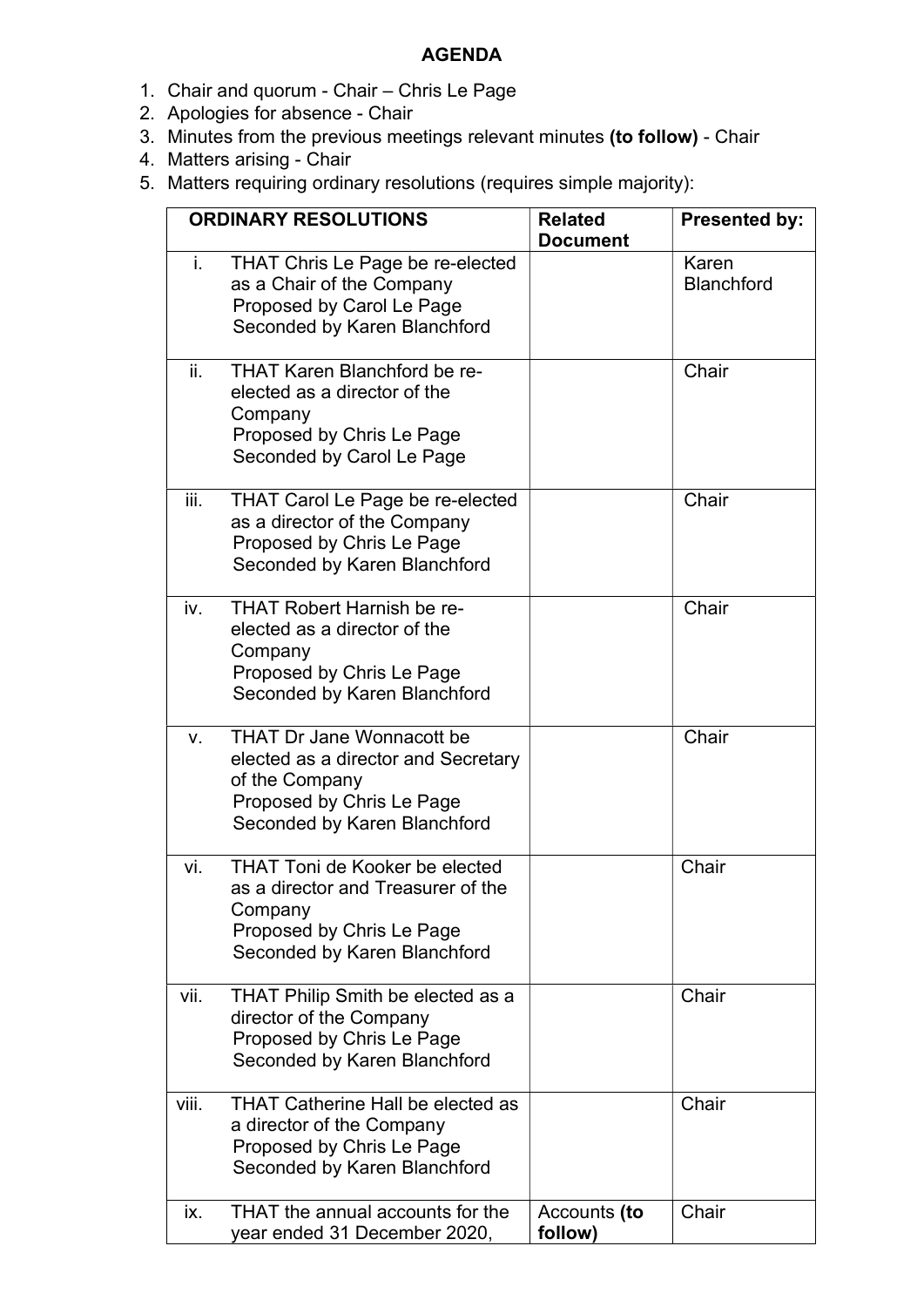| together with the Directors' Report<br>on those accounts, be received |                                                  |       |
|-----------------------------------------------------------------------|--------------------------------------------------|-------|
| Appointment of reviewer of<br>accounts.                               | <b>Philip Smith to</b><br>review the<br>accounts | Chair |

- 6. General update on charity annual report presentation Board members
- 7. Any Other Business
- 8. Date of next AGM Wednesday 16th February at 18:00

The Board of directors of the Company is of the opinion that the above resolutions are in the best interests of the Company and its members as a whole and unanimously recommends that members vote in favour of the resolutions to be proposed at the AGM.

The Board of the GDA,

24th November 2021

Registered office: First Floor (West), Island House, La Grande Rue, St Martins, Guernsey, GY4 6RU

## Notes:

- 1. A member is entitled to attend, speak and vote at the AGM convened by the above Notice is entitled to appoint one or more proxies to attend, speak and vote at the meeting in his place. A proxy need not be a member of the Company.
- 2. To appoint a proxy you may use the Form of Proxy, which is enclosed with this Notice of AGM. To be valid, the Form of Proxy, together with the power of attorney or other authority (if any) under which it is signed or a notarial certified or office copy of the same, must be returned by email to Info@disabilityalliance.org.gg or in hard copy form by post, by courier or by hand to Guernsey Disability Alliance, First Floor (West), Island House, La Grande Rue, St Martins, Guernsey, GY4 6RU.
- 3. Forms of Proxy should be received as soon as possible but, in any event, so as to arrive no later than 12 noon on Wednesday  $1<sup>st</sup>$  December 2021 (or, if the meeting is adjourned, not less than 48 hours before the time appointed for holding the Meeting).
- 4. Members are asked not to attempt to attend the AGM in person and instead appoint the chairman of the AGM as their proxy if they are unable to join the meeting online.
- 5. To allow effective constitution of the AGM, if it is apparent to the chairman that no members will be present in person, online or by proxy, other than by proxy in the chairman's favour, the chairman may appoint a substitute to act as proxy in his stead for any member, provided that such substitute proxy shall vote on the same basis as the chairman.
- 6. To have the right to vote at the meeting you must be a member of the GDA.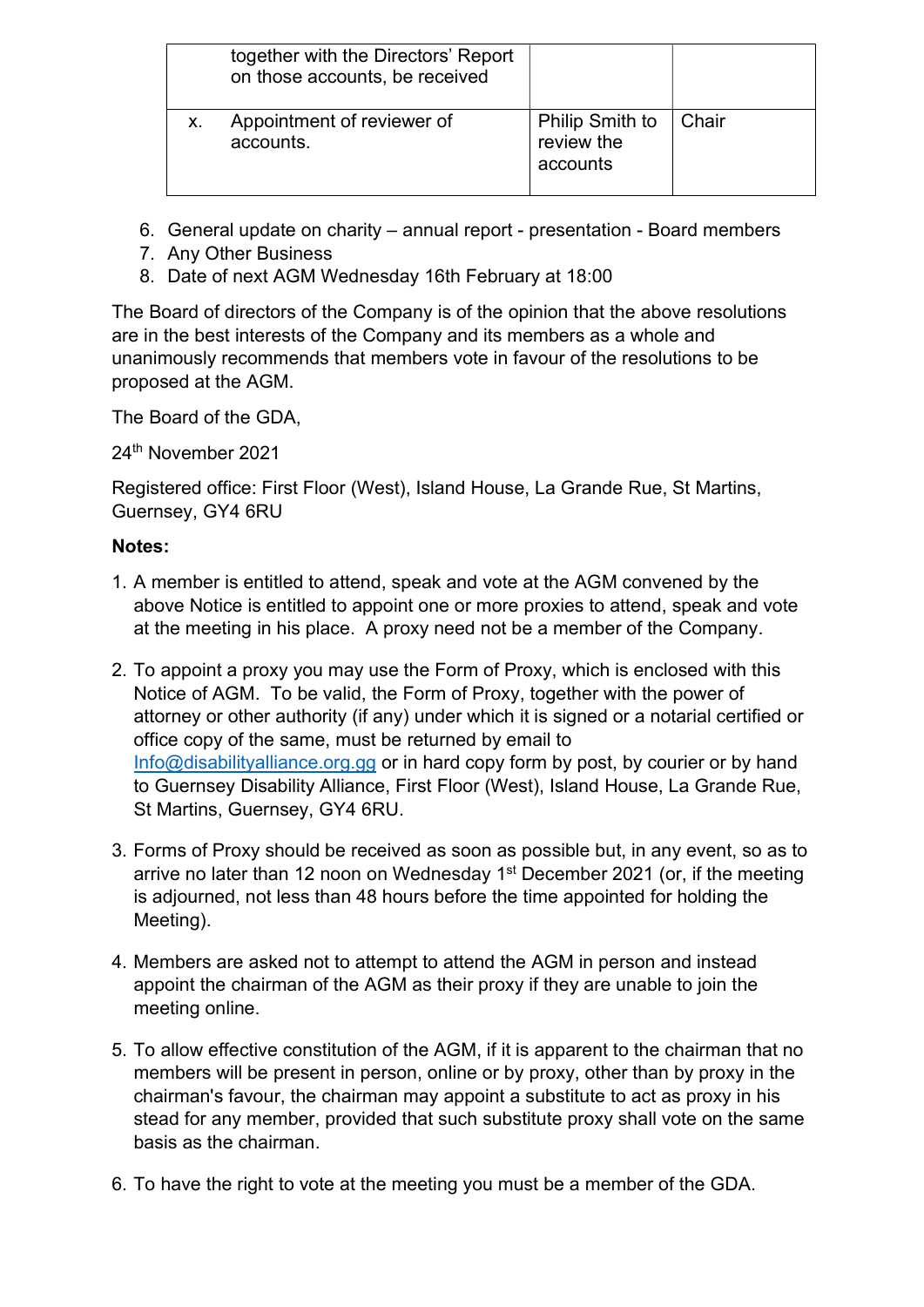7. The time by which a person must be entered on the register of members in order to have the right to vote at the meeting is close of business on Wednesday 1<sup>st</sup> December 2021. If the meeting is adjourned, the time by which a person must be entered on the register of members in order to have the right to vote at the adjourned meeting is close of business two days before the date fixed for the adjourned meeting. Changes to entries on the register of members after such times shall be disregarded in determining the rights of any person to attend remotely or vote via Form of Proxy.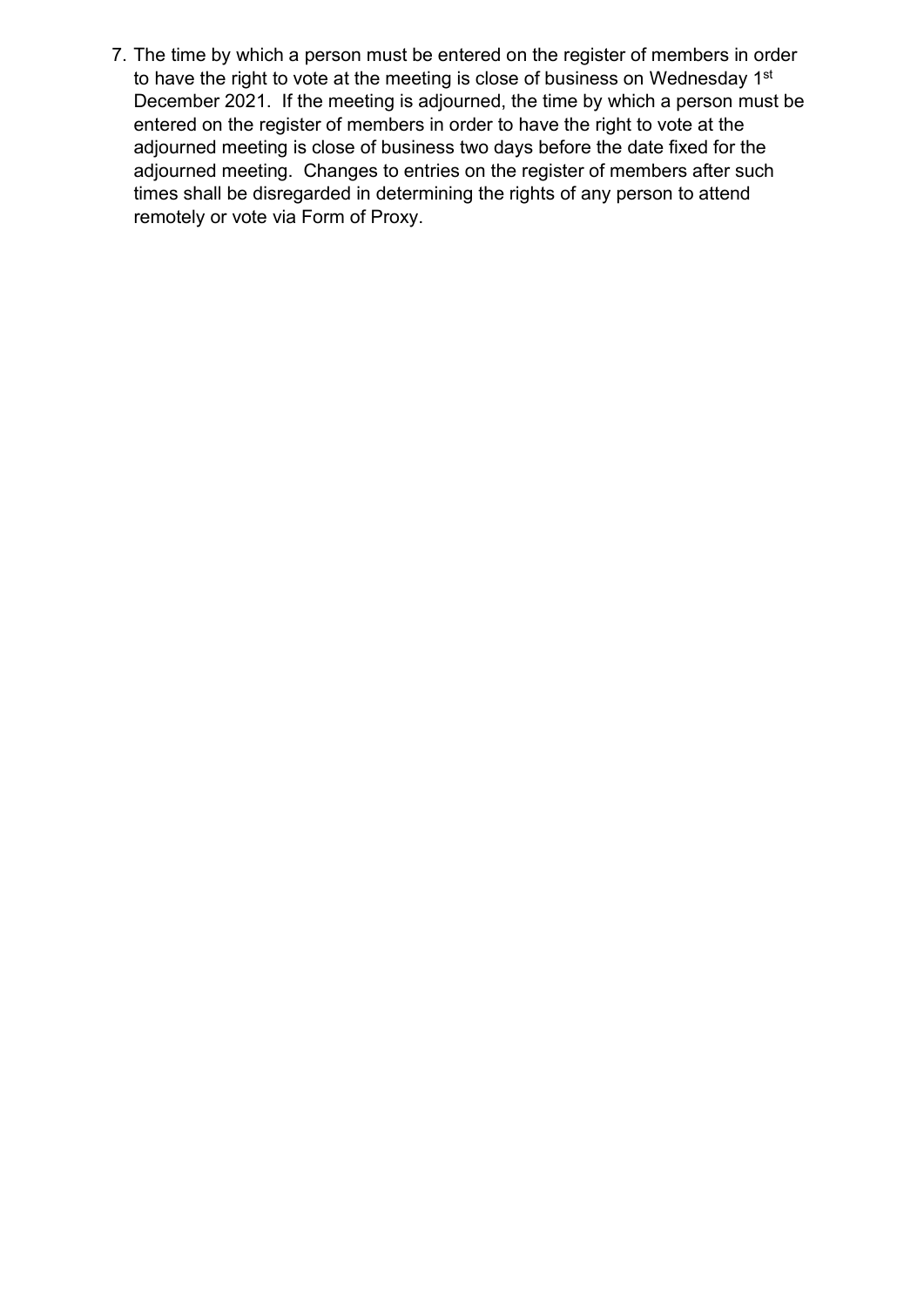**Guernsey Disability Alliance** 

**Equality Dignity** • Inclusion  $\bullet$ 

### Guernsey Disability Alliance LBG (the "Company")

(Incorporated in Guernsey with registered number: 55102 and registered charity number CH41 )

FORM OF PROXY For use at the Annual General Meeting to be held on Friday 3<sup>rd</sup> December 2021

I ………...................................................................…………………...…….................... (in Block Capitals) of

.............................................................................................................…………….…... being a member of the Company HEREBY APPOINT the Chairman of the meeting (see note (i) below) or failing him

....................................................…................................................... as my proxy to vote for me and on my behalf at the Annual General Meeting of the Company (the "AGM") to be held on 3<sup>rd</sup> December 2001, and at any adjournment thereof and in respect of the Resolutions set out in the Notice of the AGM to vote as indicated below.

|      | <b>ORDINARY RESOLUTIONS</b>                                                                                                              | <b>Related</b><br><b>Document</b> | <b>Presented by:</b>       |
|------|------------------------------------------------------------------------------------------------------------------------------------------|-----------------------------------|----------------------------|
| i.   | <b>THAT Chris Le Page be re-elected</b><br>as a Chair of the Company<br>Proposed by Carol Le Page<br>Seconded by Karen Blanchford        |                                   | Karen<br><b>Blanchford</b> |
| ii.  | <b>THAT Karen Blanchford be re-</b><br>elected as a director of the<br>Company<br>Proposed by Chris Le Page<br>Seconded by Carol Le Page |                                   | Chair                      |
| iii. | <b>THAT Carol Le Page be re-elected</b><br>as a director of the Company<br>Proposed by Chris Le Page<br>Seconded by Karen Blanchford     |                                   | Chair                      |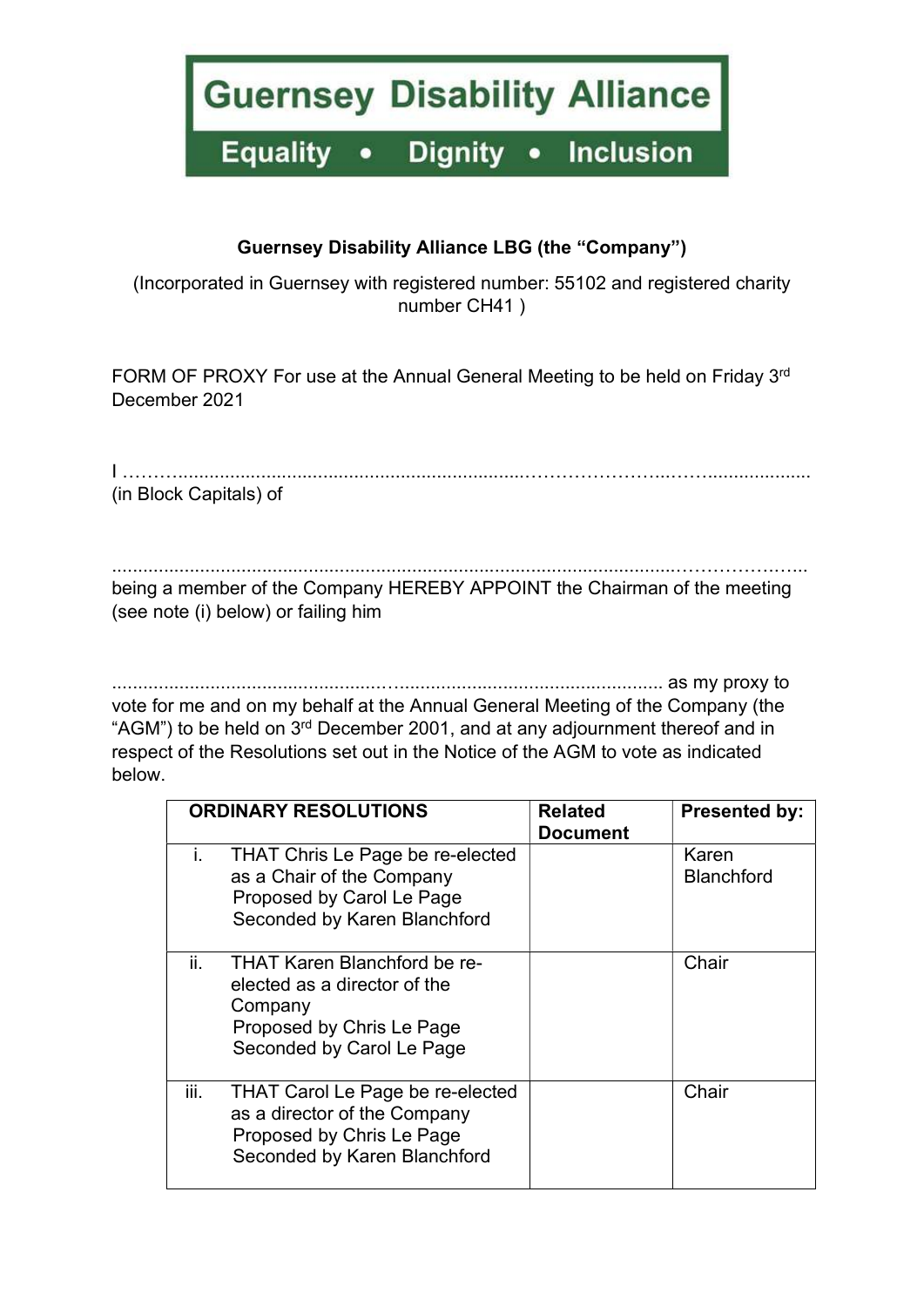| iv.   | <b>THAT Robert Harnish be re-</b><br>elected as a director of the<br>Company<br>Proposed by Chris Le Page<br>Seconded by Karen Blanchford              |                                           | Chair |
|-------|--------------------------------------------------------------------------------------------------------------------------------------------------------|-------------------------------------------|-------|
| V.    | <b>THAT Dr Jane Wonnacott be</b><br>elected as a director and Secretary<br>of the Company<br>Proposed by Chris Le Page<br>Seconded by Karen Blanchford |                                           | Chair |
| vi.   | <b>THAT Toni de Kooker be elected</b><br>as a director and Treasurer of the<br>Company<br>Proposed by Chris Le Page<br>Seconded by Karen Blanchford    |                                           | Chair |
| vii.  | THAT Philip Smith be elected as a<br>director of the Company<br>Proposed by Chris Le Page<br>Seconded by Karen Blanchford                              |                                           | Chair |
| viii. | <b>THAT Catherine Hall be elected as</b><br>a director of the Company<br>Proposed by Chris Le Page<br>Seconded by Karen Blanchford                     |                                           | Chair |
| ix.   | THAT the annual accounts for the<br>year ended 31 December 2020,<br>together with the Directors' Report<br>on those accounts, be received              | Accounts (to<br>follow)                   | Chair |
| Х.    | Appointment of reviewer of<br>accounts.                                                                                                                | Philip Smith to<br>review the<br>accounts | Chair |

Given the continued impact of the Covid-19 outbreak, your board has arranged to have the AGM accessible remotely via a video conferencing application. This is to ensure that all members can participate in the meeting while mitigating any potential health risks. The link is https://disabilityalliance.org.gg/2021/11/gda-agm-3rddecember-2021/.

My email address is:...............................................…………………...……......................………………..

Signed ..............……............................................................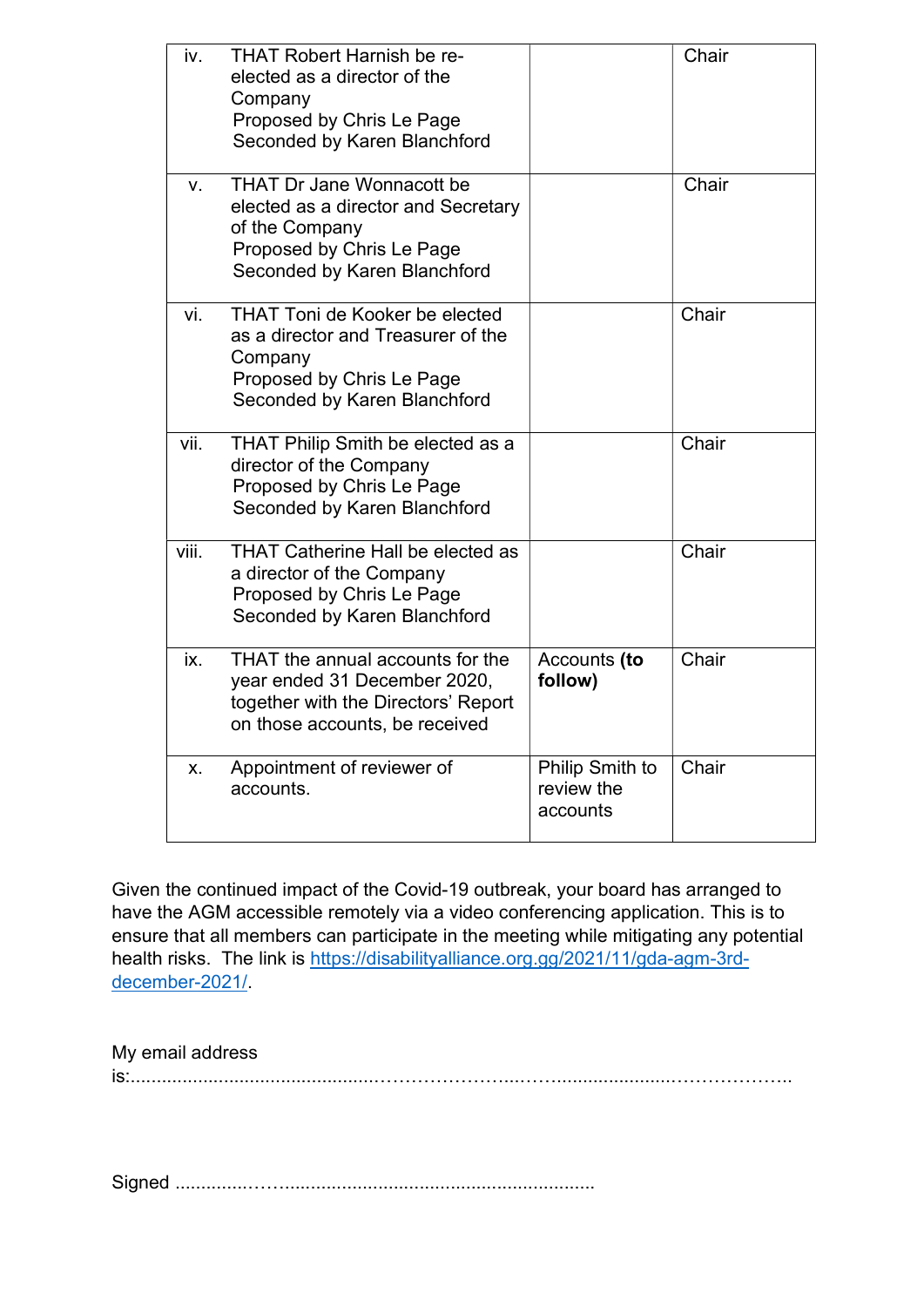| <u>una uav</u> | Dated this |  |  |
|----------------|------------|--|--|
|----------------|------------|--|--|

#### Notes:

- i. A member entitled to attend, speak and vote is entitled to appoint one or more proxies to exercise all or any of his/her/its rights to attend, speak and vote at the AGM. A proxy need not be a member of the Company. If you wish to appoint a person other than the Chairman of the AGM, please insert the name of your chosen proxy holder in the space provided on the Form of Proxy.
- ii. In order to be valid, a Form of Proxy must be returned by email to Info@disabilityalliance.org.gg or in hard copy form by post, by courier or by hand to Guernsey Disability Alliance, First Floor (East), Island House, La Grande Rue, St Martins, Guernsey, GY4 6RU. In each case, the Form of Proxy must be received by the Company before 12:00 noon on Wednesday 1 st December 2021.
- iii. Completion and return of the Form of Proxy will not preclude a member from subsequently attending, speaking and voting remotely at the AGM should they wish.
- iv. By attending the AGM remotely a member expressly agrees they are requesting and willing to receive any communications made at the AGM.
- v. To allow effective constitution of the AGM, if it is apparent to the chairman that no members will be present in person, online or by proxy, other than by proxy in the chairman's favour, the chairman may appoint a substitute to act as proxy in his stead for any member, provided that such substitute proxy shall vote on the same basis as the chairman.
- vi. If you submit more than one valid Form of Proxy, the Form of Proxy received last before the latest time for the receipt of proxies will take precedence. If the Company is unable to determine which Form of Proxy was last validly received, none of them shall be treated as valid in respect of the same.
- vii. To have the right to attend, speak and vote remotely at the AGM (and also for the purpose of how many votes a member casts), a member must first have his or her name entered in the register of members by no later than close of business on Wednesday 1st December 2021. Changes to entries on the register of members after that time shall be disregarded in determining the right of any member to attend, speak and vote remotely at the AGM.
- viii. A quorum consisting of two members being entitled to vote and attending in person or by proxy is required for the AGM. If within half an hour after the time appointed for the meeting a quorum is not present the AGM shall be adjourned for 14 (fourteen) days at the same time and place or to such other time and place as may be fixed by the Chairman of the meeting, and if at such adjourned meeting a quorum is not present within half an hour from the time appointed for the holding of the meeting, those members present in person or by proxy shall constitute the quorum at any such adjourned meeting.